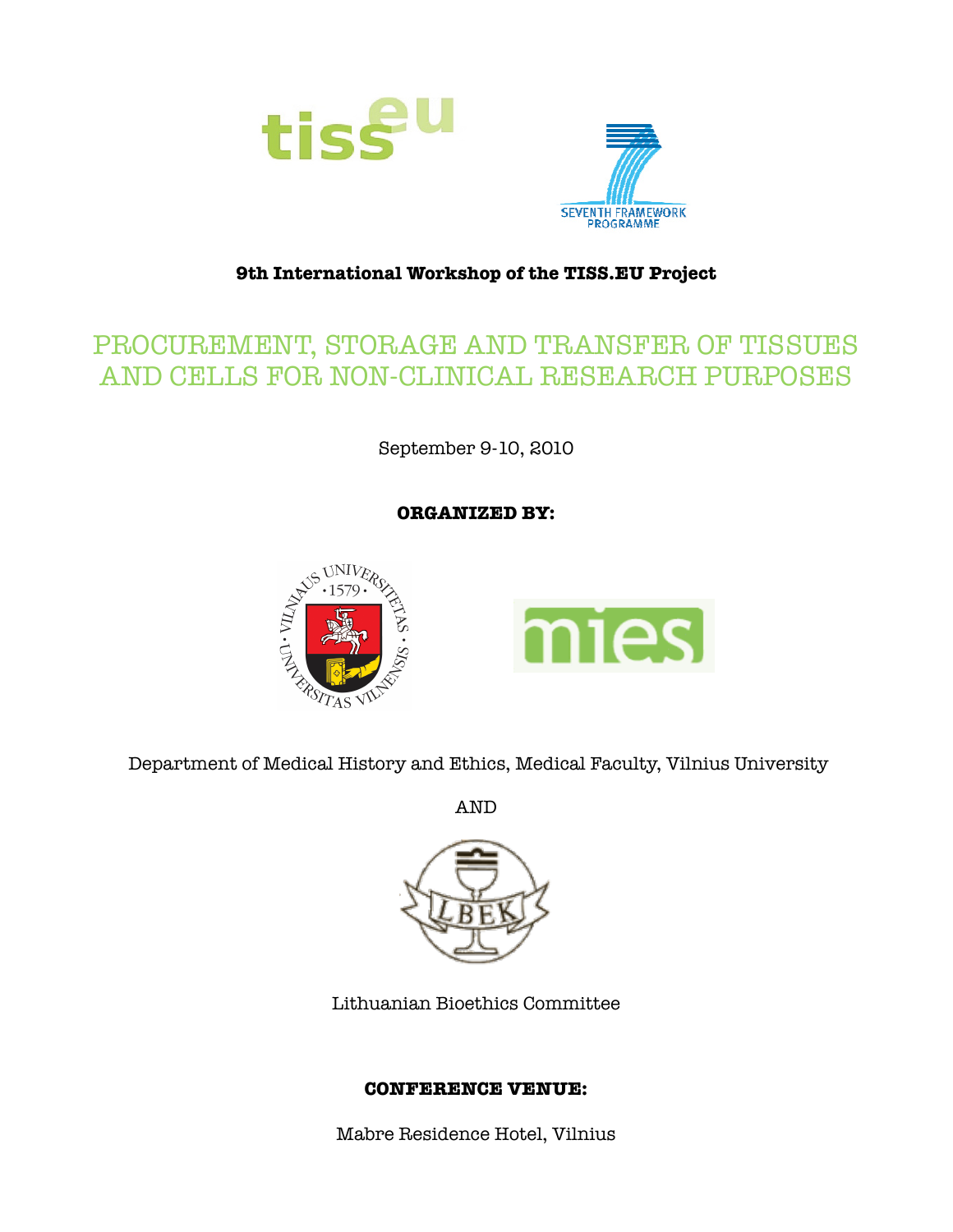# PROGRAMME

## THURSDAY 9TH SEPTEMBER

#### 9:30-10:00 a.m.

**Christian Lenk** (Goettingen, DE) & **Eugenijus Gefenas** (Vilnius, LT) Introduction by the coordinators and local organizers

## PANEL 1

Chairman: **Nils Hoppe** (Hannover, DE)

#### 10:00-10:30 a.m.

**Aime Keis** (Tartu, EE) Coping with challenges: the case of Estonian Genome Center

10:30-10:45 a.m. Discussion

10:45-11:00 a.m. COFFEE BREAK

#### 11:00-11:30 a.m.

**Andres Soosaar** (Tartu, EE) Status of small project-based biobanks in Estonian biomedical research environment

11:30-11:45 a.m. Discussion

#### 11:45-12:15 p.m.

**Arvydas Laurinavičius** (Vilnius, LT) Pathologist's perspective on the use of human biological material for research

12:15-12:30 p.m. Discussion

01:00-02:30 p.m. LUNCH

## PANEL<sub>2</sub>

Chairman: **Krzysztof Marczewski** (Zamosc, PL)

#### 02:30-03:00 p.m.

**Solvita Olsena** & **Signe Mezinska** (Riga, LV) The Latvian Human Genome Project: legal, ethical and practical aspects of sample collection

03:00-03:15 p.m. Discussion

#### 03:15-03:45 p.m.

**Signe Mezinska** & **Solvita Olsena** (Riga, LV) Stumbling blocks and how to avoid them: a need for coherent national regulation on human tissue research in Latvia

03:45-04:00 p.m. Discussion

04:00-04:15 p.m. COFFEE BREAK

#### 04:15-04:45 p.m.

**Andrei Famenka** (Minsk, BY) Research on human tissue and cells in Belarus: Gray areas in regulations?

04:45-05:00 p.m. Discussion

07:00 p.m. RECEPTION